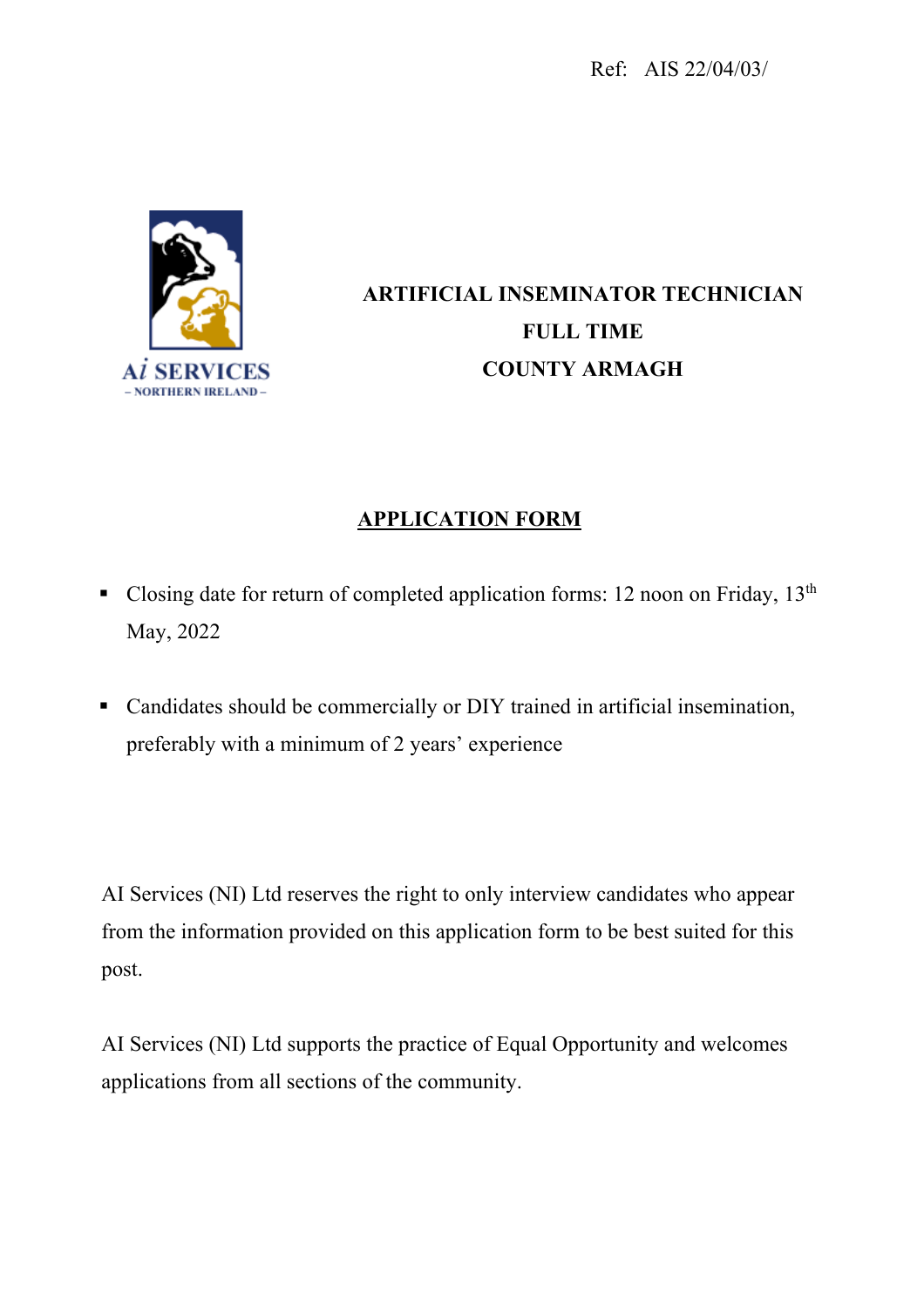Ref: AIS 22/04/03/

## PERSONAL DETAILS

| Surname                               | <u> 1989 - Johann Barbara, martxa alemaniar a</u>                                                                      |            | Title          |  |
|---------------------------------------|------------------------------------------------------------------------------------------------------------------------|------------|----------------|--|
| Forename $(s)$                        | Forename(s)<br>(Please <u>underline</u> the name by which you are known)                                               |            |                |  |
|                                       |                                                                                                                        |            |                |  |
|                                       |                                                                                                                        |            |                |  |
|                                       | <u> 1989 - Johann Stoff, deutscher Stoffen und der Stoffen und der Stoffen und der Stoffen und der Stoffen und der</u> |            | Postcode       |  |
| Telephone &<br><b>Contact Numbers</b> |                                                                                                                        |            |                |  |
|                                       |                                                                                                                        |            |                |  |
|                                       |                                                                                                                        |            |                |  |
|                                       | Do you have a current clean driving licence?                                                                           | <b>YES</b> | N <sub>O</sub> |  |
| If not, please give details           |                                                                                                                        |            |                |  |
|                                       |                                                                                                                        |            |                |  |
|                                       |                                                                                                                        |            |                |  |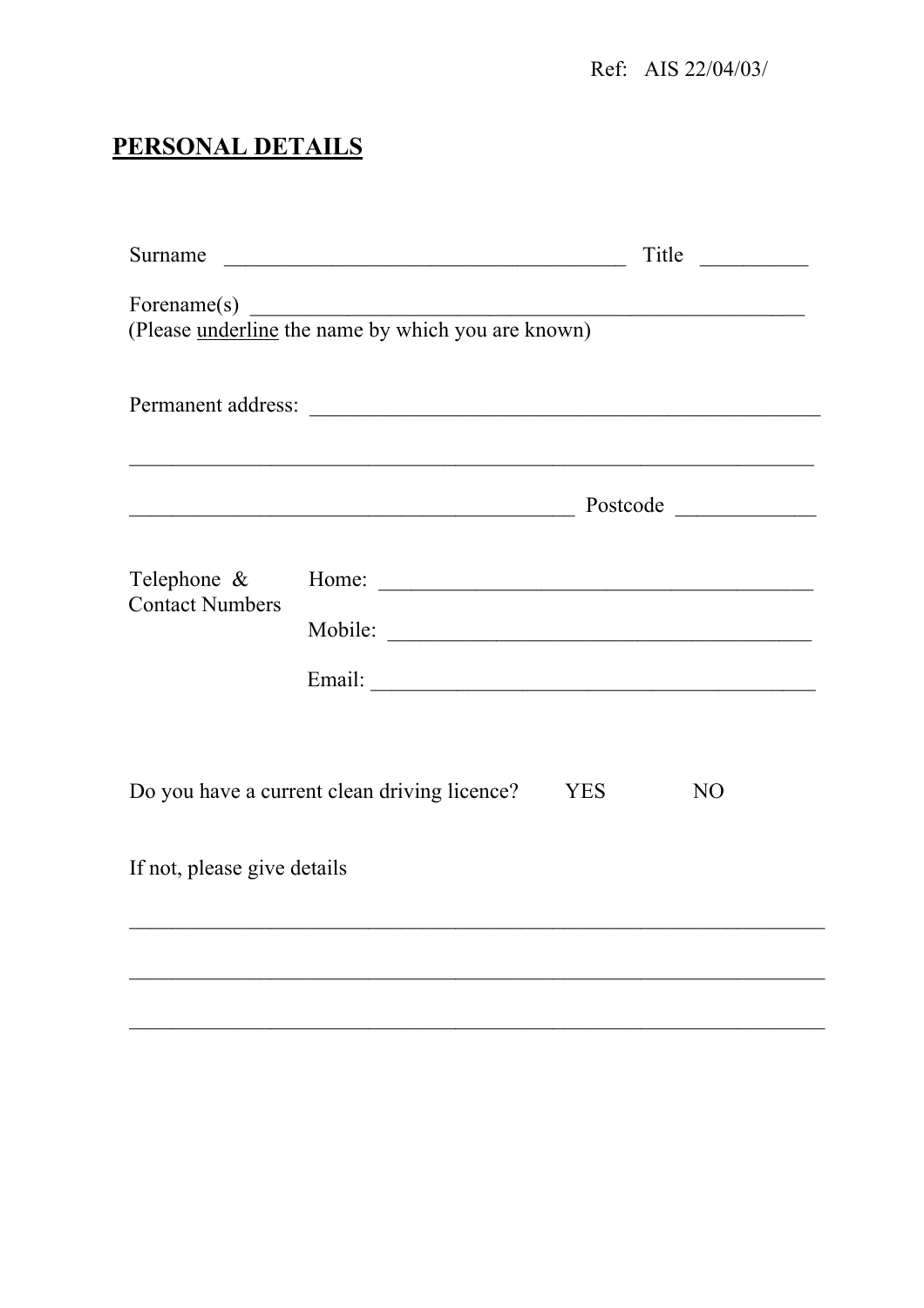## ARE YOU TRAINED IN D.I.Y. INSEMINATION?

PLEASE STATE WHEN AND WHERE TRAINED

## NAME OF COMPANY/INDIVIDUAL WHO PROVIDED TRAINING

 $\mathcal{L}_\text{max}$  , and the contribution of the contribution of the contribution of the contribution of the contribution of the contribution of the contribution of the contribution of the contribution of the contribution of t

 $\mathcal{L}_\text{max} = \frac{1}{2} \sum_{i=1}^n \mathcal{L}_\text{max}(\mathbf{z}_i - \mathbf{z}_i)$ 

DID YOU RECEIVE A CERTIFICATE OF COMPETENCE ON COMPLETION OF YOUR TRAINING COURSE? \*

PLEASE STATE NUMBER OF YEARS EXPERIENCE IN INSEMINATING

 $\mathcal{L}_\text{max} = \frac{1}{2} \sum_{i=1}^n \mathcal{L}_\text{max}(\mathbf{z}_i - \mathbf{z}_i)$ 

 $\mathcal{L}_\mathcal{L} = \mathcal{L}_\mathcal{L} = \mathcal{L}_\mathcal{L} = \mathcal{L}_\mathcal{L} = \mathcal{L}_\mathcal{L} = \mathcal{L}_\mathcal{L} = \mathcal{L}_\mathcal{L} = \mathcal{L}_\mathcal{L} = \mathcal{L}_\mathcal{L} = \mathcal{L}_\mathcal{L} = \mathcal{L}_\mathcal{L} = \mathcal{L}_\mathcal{L} = \mathcal{L}_\mathcal{L} = \mathcal{L}_\mathcal{L} = \mathcal{L}_\mathcal{L} = \mathcal{L}_\mathcal{L} = \mathcal{L}_\mathcal{L}$ 

 $\mathcal{L}_\text{max} = \frac{1}{2} \sum_{i=1}^n \mathcal{L}_\text{max}(\mathbf{z}_i - \mathbf{z}_i)$ 

AVERAGE NUMBER OF COWS INSEMINATED PER YEAR

ANY OTHER RELEVANT EXPERIENCE / INFORMATION

\* (Copy documentation will be required if you reach interview stage)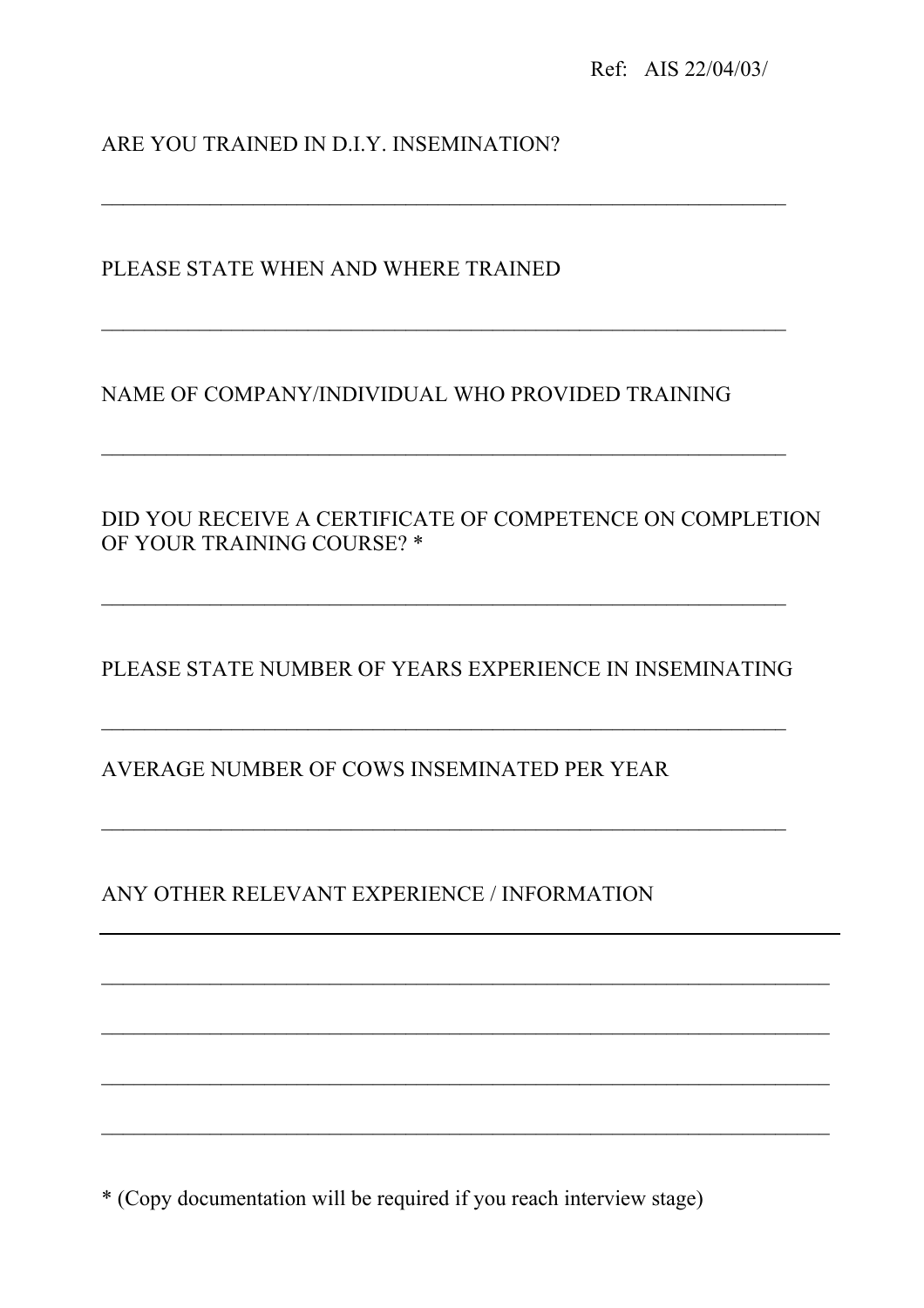| <b>Educational achievements (Secondary Education):</b> |  |
|--------------------------------------------------------|--|
| <b>Examinations Passed:</b>                            |  |

**Educational achievements (Third Level Education) Details of Course and Degree / Diploma:** 

Details of other examinations / qualifications:

**Hobbies & Interests:**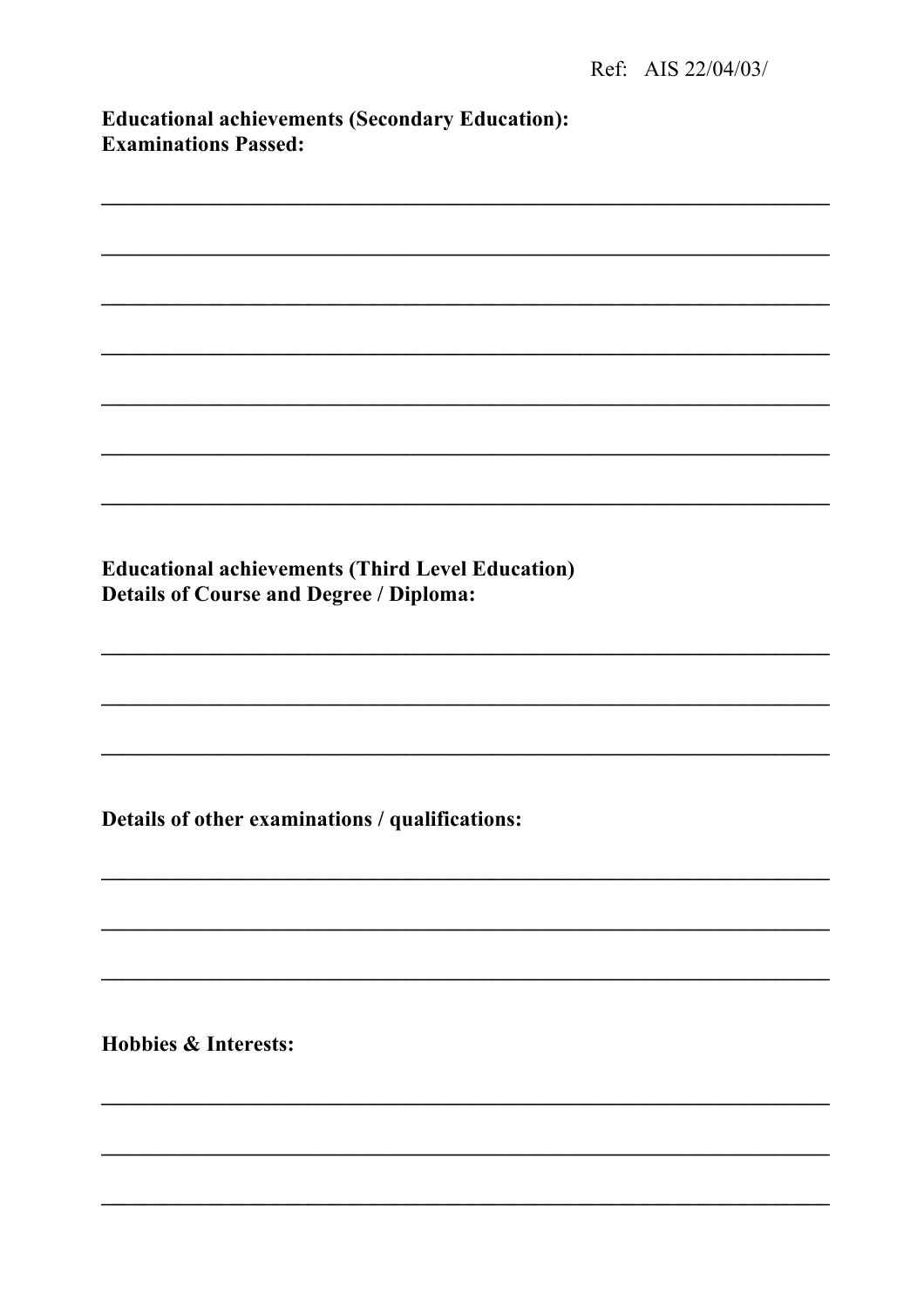**EMPLOYMENT HISTORY:** (Please commence with current employment)

| Years Employer's Name & Address Job Title Salary Reason for |  |         |
|-------------------------------------------------------------|--|---------|
|                                                             |  | Leaving |

| <u> 1989 - Andrea Stadt Andrea Stadt Andrea Stadt Andrea Stadt Andrea Stadt Andrea Stadt Andrea Stadt Andrea Stadt</u> |  |  |
|------------------------------------------------------------------------------------------------------------------------|--|--|
|                                                                                                                        |  |  |
|                                                                                                                        |  |  |
|                                                                                                                        |  |  |
|                                                                                                                        |  |  |
|                                                                                                                        |  |  |

## **REFEREES**

Please provide contact details for two referees, one of which should be your present / most recent employer. Referees will NOT be contacted until a provisional offer is made

| Referee 1 | <b>Referee 2</b> |
|-----------|------------------|
| Name:     | Name             |
| Address:  | Address          |
| Tel:      | Tel:             |

## **DECLARATION**

I declare that the particulars given by me, the applicant, are true and accurate to the best of my knowledge and belief.

| Ë<br>Signed<br>Jate |  |
|---------------------|--|
|---------------------|--|

Please send to:

**Linda Peoples AI Services (NI) Ltd, Ballycraigy, 671 Antrim Road Newtownabbey BT36 4RL**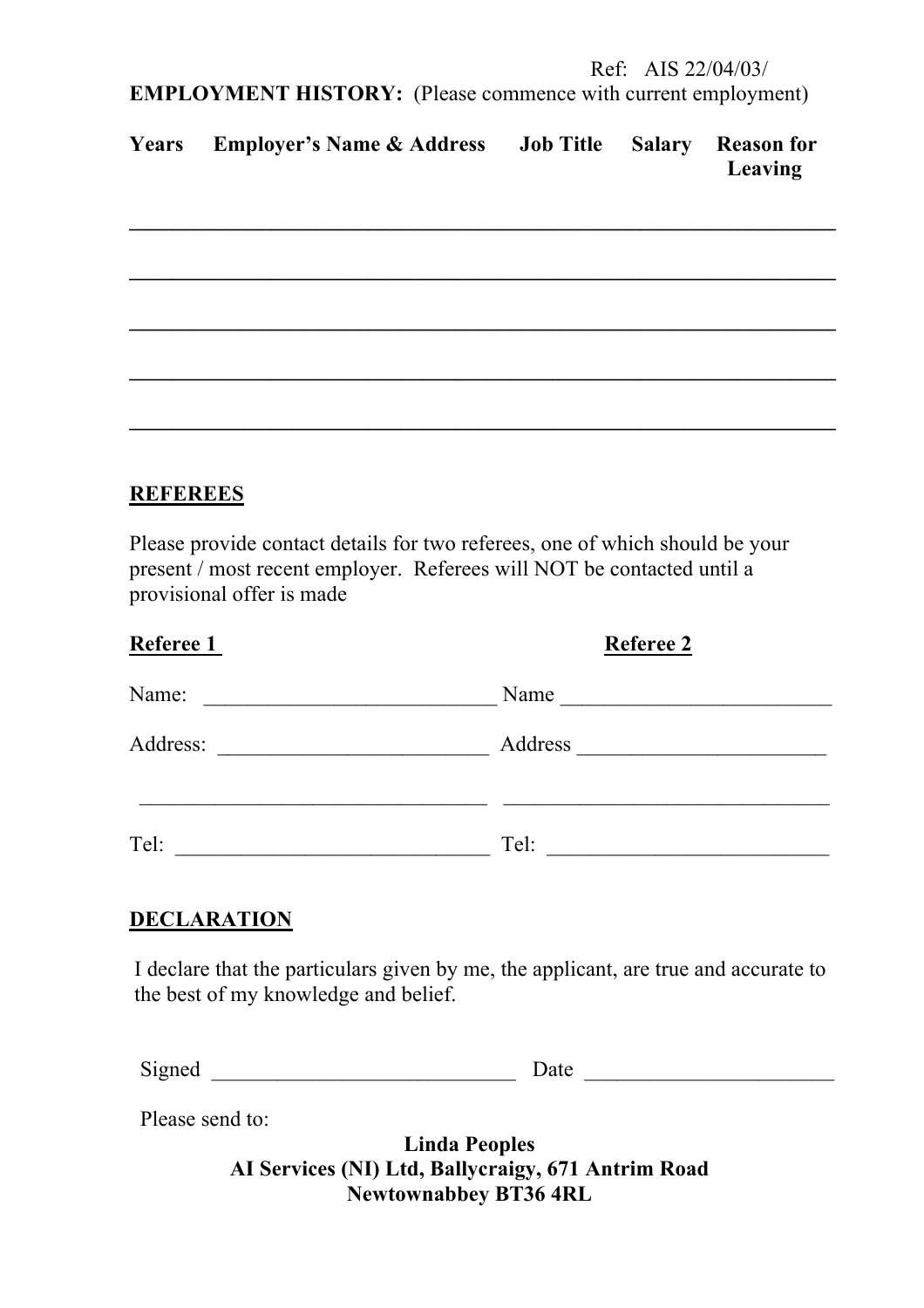### **IN CONFIDENCE**

#### **EQUAL OPPORTUNITIES MONITORING**

#### **(Seal in a separate envelope marked for the attention of the Monitoring Officer and return along with your completed application form)**

#### **PLEASE NOTE THIS FORM IS REGARDED AS PART OF YOUR APPLICATION AND FAILURE TO COMPLETE AND RETURN IT WILL RESULT IN DISQUALIFICATION**

**POST**: Artificial Insemination Technician – Full Time – County Armagh

It is the policy of AI Services (NI) Ltd (AIS) to ensure that all eligible persons have equal opportunity for employment and advancement in AIS on the basis of their ability, qualifications and aptitude. AI Services (NI) Ltd selects those suitable for appointment solely on the basis of merit without regard to an individual's disability, race, religion or gender. Recruitment is monitored to ensure that the equal opportunity policy of AI Services Ltd is effectively implemented.

| Please tick as appropriate:<br>FEM.<br><b>MALL</b><br>ALC |  |
|-----------------------------------------------------------|--|
|-----------------------------------------------------------|--|

## **COMMUNITY BACKGROUND**

**The Fair Employment and Treatment (Northern Ireland) Order 1998 outlaws discrimination on the basis of religious belief or political opinion. The information below is required in connection with the requirements of the above Order. The use and confidentiality of Community Background information is protected by the Fair Employment and Treatment (Northern Ireland) Order 1998. It will be used only for monitoring the effectiveness of AIS equal opportunity policy and to comply with obligations relating to monitoring, investigations or proceeding under the requirements of the Fair Employment and Treatment (Northern Ireland) Order 1998.**

**Please indicate your community background by ticking the appropriate box below:**

| I have a Protestant community background                              |  |
|-----------------------------------------------------------------------|--|
| I have a Roman Catholic community background                          |  |
| I have neither a Protestant nor a Roman Catholic community background |  |